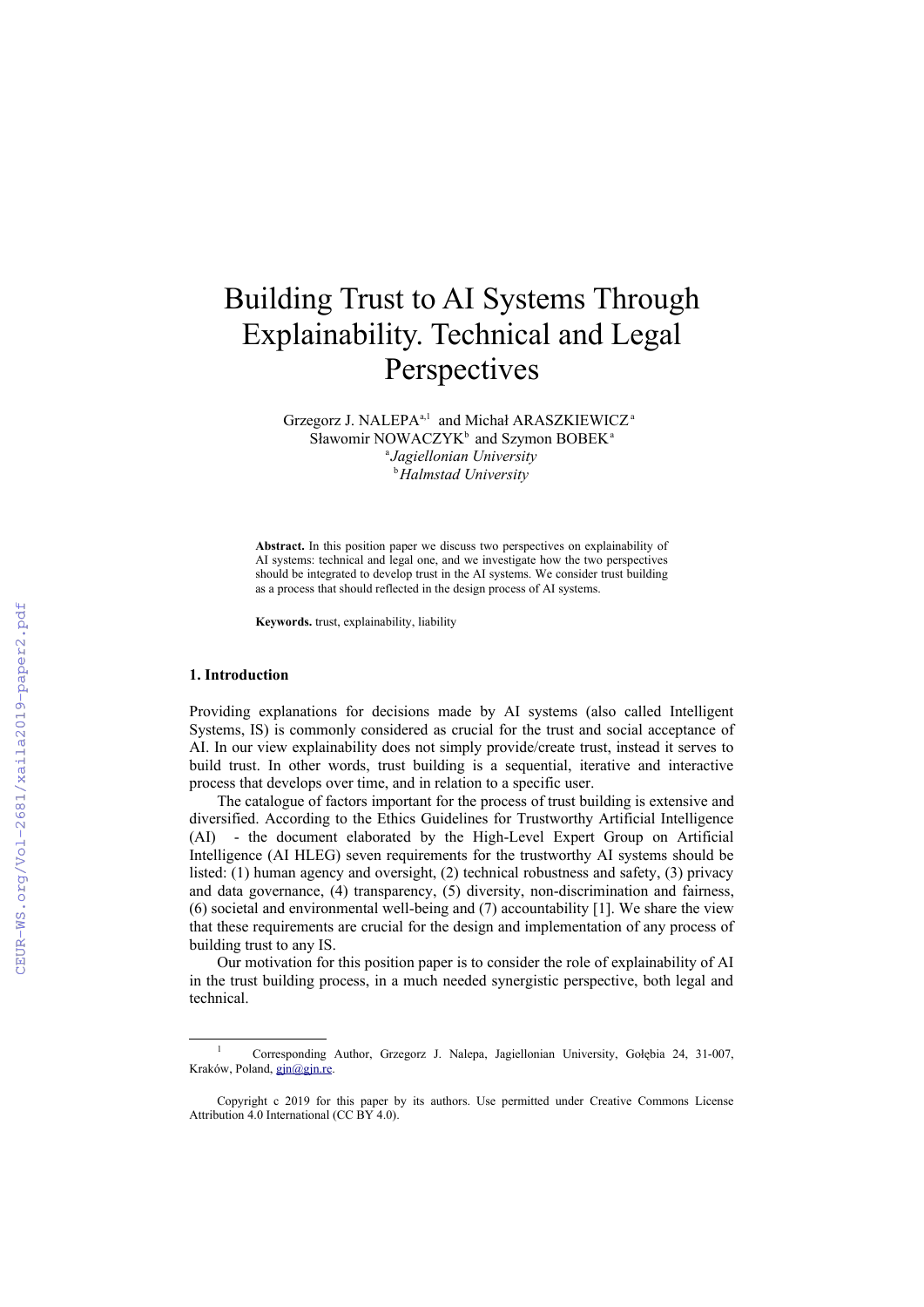## **2. Explainability of AI Matters**

In 2016 DARPA announced the program DARPA-BAA-16-53 on Explainable Artificial Intelligence (XAI) [2]. This was a response to a growing concern regarding the use and development of certain IS. Furthermore, possible legal consequences of their applications were grave. The Agency acknowledges the problems with models built with modern machine learning (ML) techniques. The main challenge is the tension between model performance and explainability. DARPA asserts that there is a clear tradeoff between both. On the other hand, in practical applications, there is a growing need for explainability, consequently there should be a kind of a balance between these two.

Although the DARPA XAI program sparked many discussions in the AI community, the problem of XAI is not new. Not only the early symbolic IS were explainable, but also the research on XAI-related topics has been around for almost 15 years. Paradigms like explanation-aware computing were proposed over a decade ago. In fact now, the ML community faces the challenge that the knowledge-based systems community solved long time ago. Apparently, it is the time now, for these two approaches to work together on delivering hybrid solutions. The process of building of subsymbolic Machine Learning (ML) models for decision making requires a large amount of training data, often prone to implicit biases that have an impact on the resulting system. Furthermore, the operation of many of these models is often difficult to interpret by different actors, including not only the users, domain experts , but even the designers. Therefore, these models are commonly referred to as "black-box AI".

Trust in IS, especially ones that include such black-boxes has become a challenge that needs to be addressed on more than just technical level to contribute to their social acceptance. In next sections we provide a transition from a technical perspective to the legal one.

## **3. Trust Building Through Explainability – Technical Perspective**

First of all, we believe that the explainable IS should never be considered as standalone, abstract entity. Instead, we should always consider human-in-a-loop setting – moreover, a particular human. As an example, in the medical domain, this human can be a data scientist building a model, a doctor participating in the design of the system, a doctor using the system to gain insights on a diagnosis, a doctor trying to come up with the best treatment, or a patient seeking interpretation of a medical decision. Each of them needs different explanations, and each of them will develop their own trust relationship towards the system [3].

However, these relationships are not independent – anymore than these actors are independent. For example, if the doctor trusts the system and uses the system to collaboratively create a treatment plan, it will be easier for the patient to trust the system as well – and, we hypothesise, it will also be easier for the patient to accept the system's help in follow up on implementing this treatment, receiving adherence advice, etc. Trust relationship takes time and effort to build, but it also brings long-term benefits.

We envision scenarios where a number of human actors collaborate towards a common goal. In such groups, there is an implicit assumption of some level of trust. In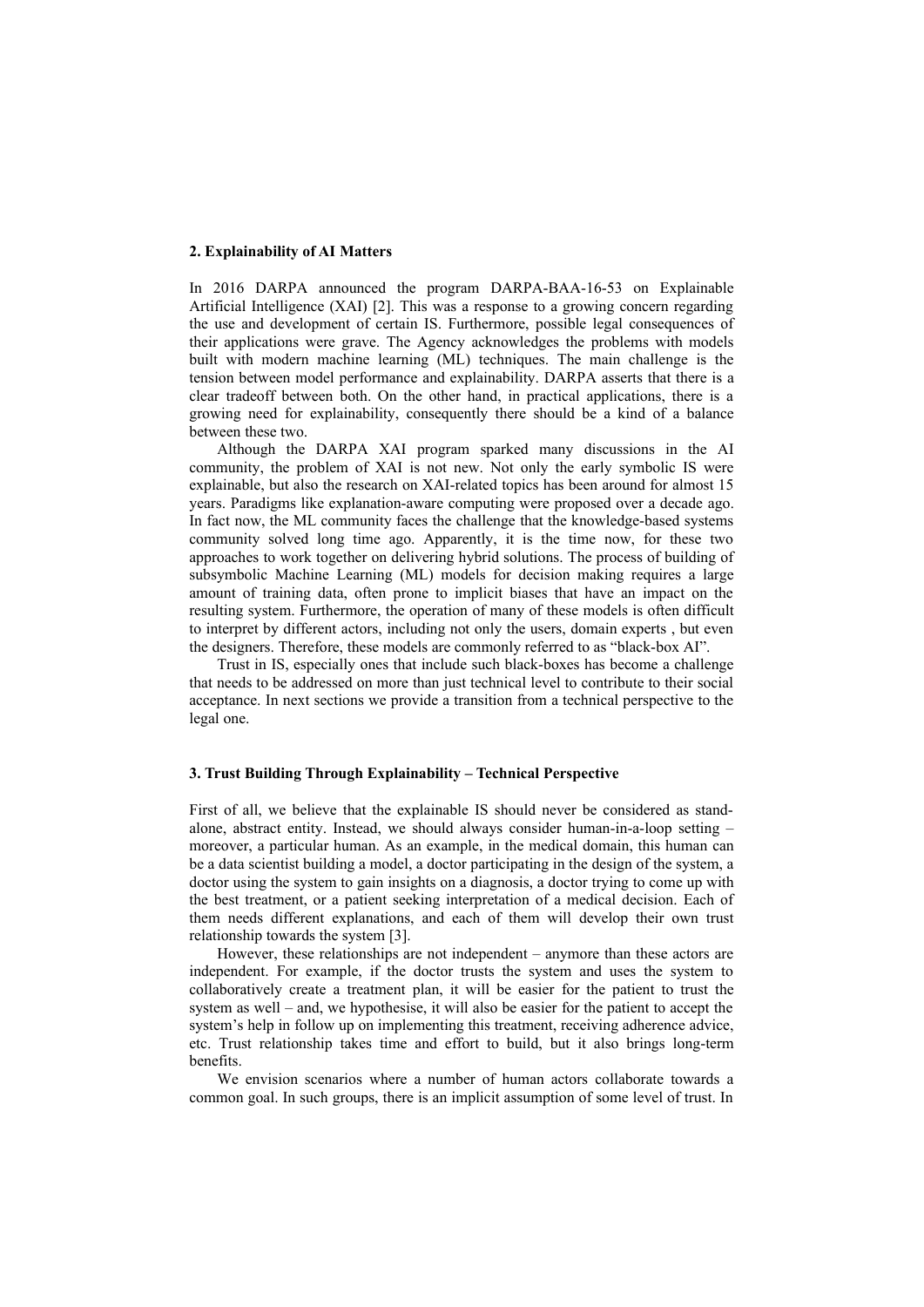our vision, IS could become a new actor to support the same end goal, which implies they need to "earn" their own share of trust, in order to be able to contribute to the overall common goal.

Effective collaboration between actors is thus necessary to achieve success, and such collaboration depends on the right communication – IS is necessarily part of this. In this regard trust is crucial in two ways. First, it is impossible to communicate clearly and openly without some level of trust; second, trust can only be built through understandable and clear communication – which is a challenge for IS, and requires novel approaches towards explainability. The explanation mechanisms involved in this process should therefore allow for two-way information flow between different parties involved in the design, implementation and exploitation phases. This could be achieved with different knowledge mediation techniques.

Moreover, the needs and expectations of different groups of users should be taken into account. The explanations IS provides should take into account the different needs of groups of users, both in terms of their personal subgoals as well as different levels of knowledge and cognitive abilities. In fact, we must consider different users (e.g., doctors and patients) using and improving the IS in a collaborative manner. The personalisation layer of an IS system must never be "finished", instead it should continuously adapt to the needs of users throughout IS lifetime. This is why, we argue, the notion of the AI-based system must not be considered only on a technical level. To summarize, model building, evolution and explanation provisioning should also be adapted to specific include domain-specific aspects.

We propose the concept of AI-enhanced "collaborative system" which includes a range of technical components for decision making, explanation provisioning, as well as human experts both using and also improving them. The goal is, ultimately, for the IS to offer certain services (e.g. medical diagnosis), but not "to" other (human) users, but "in collaboration" with (human) users. In fact, users could be different groups of patients, but also other doctors, e.g. of another specializations. Both the decisions, and explanations of AI models and human experts contribute to the efficiency of the task execution as well as trust in the system as a whole. In this context it is crucial that, for example, the IS system and human doctors provide explanations that are consistent. In this setting we argue that the primary function of the explanation related to IS is in fact not to explain the very operation of the model. Instead, explanation is the primary means for IS to contribute to trust building.

Explanation provisioning is also an interactive process that involves different actors or stakeholders. As such it should be delivered in an adaptive, contextualized, and personalized manner. Explanation should always be personalized and the explanation building process should take into account the prior interaction with the given user.

We acknowledge the fact that real life operation of IS is specific domains has an important legal dimension. Each practical implementation and deployment of an IS should take legal consideration into account. These legal aspects vary depending on the context of the domain. They might include certain norms, specific professional regulations and user-specific laws (e.g. regarding privacy). Moreover, an important legal dimension regards liability of the system. The assessment and interpretation of liability is in fact introduced where the stakeholders have only limited trust the system (and possibly to each other). As such measuring trust should always be provided together with assessment of possibly legal liability of the system as a whole, but maybe also the individual stakeholders.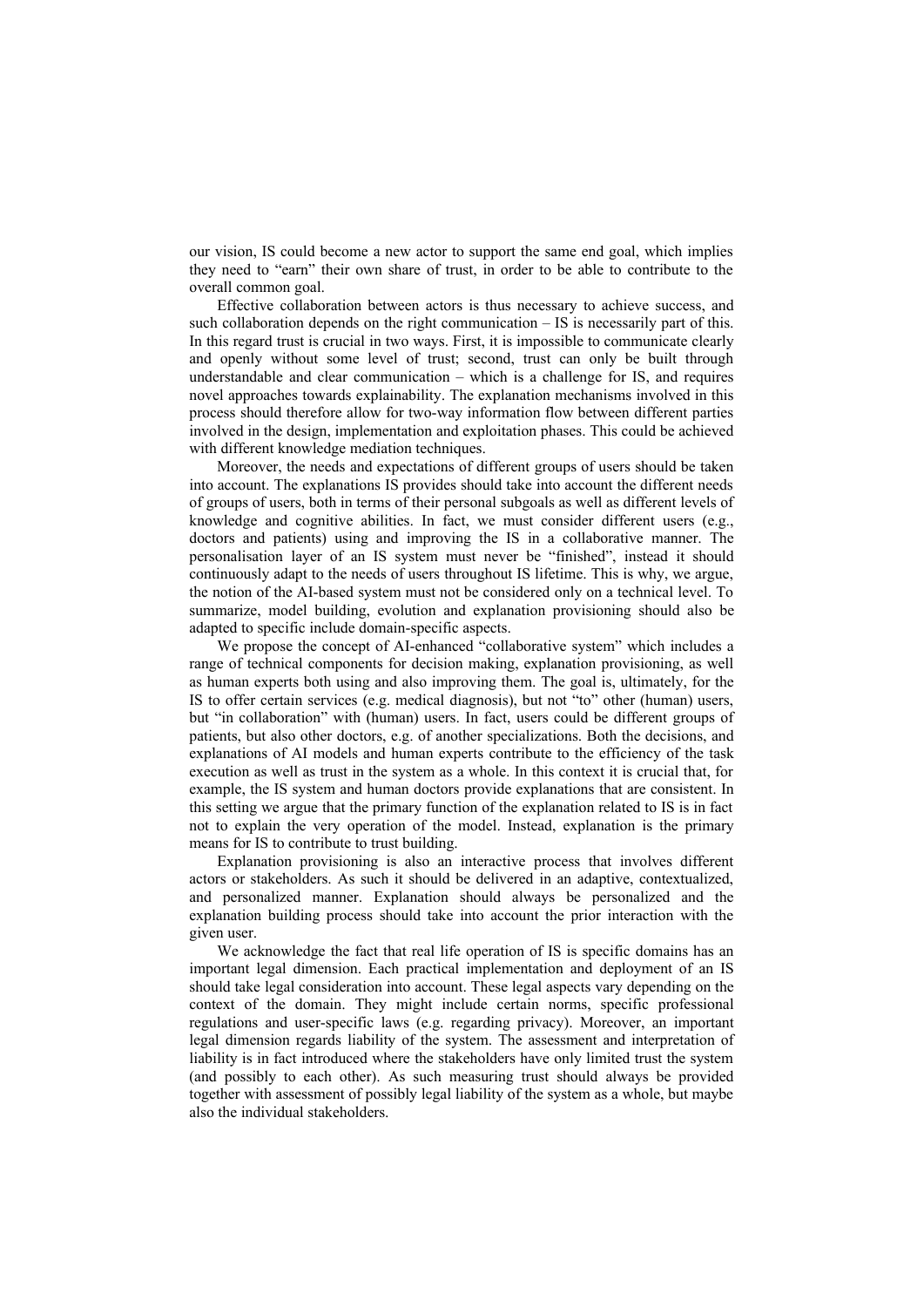We propose a three phase life-cycle approach for such AI-enhanced systems. During the initial design of the system different operation scenarios should be developed. They include both the decision making aspect as well as corresponding feasible explanations. Explanation elicits not why the system made a decision but how this decision improves trust of the user in the decision-making process. Moreover, specific requirements of all the possible stakeholders should be taken into account and modeled properly. The main design phase includes building the models for domainspecific decision making and support, built with the collaboration of domain experts as well as AI engineers, as well as corresponding models for explanation suitable for expected groups of users. The operation phase involves not only the use of models of both types, but also their iterative evaluation and improvement developed in a process of collaborations of experts and the users.

In this process we assess the effectiveness and usefulness of the explanation at the human and the technical levels, by evaluating how efficiency of decision making, but also transparency, and trust are enhanced. We embrace the fact that explanation is required at different levels and in different dimensions for different stakeholders with different levels of technical knowledge, and in different application domains. In the whole cycle lawyers can be included to identify duties and liability of actors, participate in the certification of certain models, and iteratively assess the liability of the system during its development and operation.

## **4. Legal Aspects**

During the recent years the legal issues concerning the development and operation of IS has been recognized as requiring solutions. Determining the solutions to the emerging problems is a necessary prerequisite of building trust towards AI systems. One should begin with an observation on the role of trust in the system of law. Disregarding the numerous differences across legal cultures and jurisdictions, it is a generally held opinion that the law should promote and protect trust. The principle of protection of trust is applicable in both horizontal and vertical legal relations. In civil law, a party may generally rely on another party to a legal relationship and if this relation of trust is breached, it may lead to legal liability of the breaching party. In public law, the citizen is entitled to hold trust in the State and the law enacted by it: if the legal regulation is overly vague, unpredictable or subject to surprising or too frequent amendments, legal consequences may follow, including declaring the trustbreaching regulation unconstitutional. The principle of protection of trust is particularly important in legal relations characterized by asymmetry of knowledge or power among the parties.

A question arises, how it is determined that the relation of trust is breached in particular legal relationship. The general answer to this question concerns the notion of reasonable expectations of an entity who relies on another party, within the constraints that are characteristic for the given domain of law and sphere of societal life. Undoubtedly, the concept of reasonable expectations has strong normative underpinnings and involves a vast amount of commonsensical knowledge concerning what patterns of behavior are deemed typical or acceptable in a given context. An informed party to a legal relationship will also typically assume that another party shall adjust its behavior to avoid legal liability. Therefore, we may state that the process of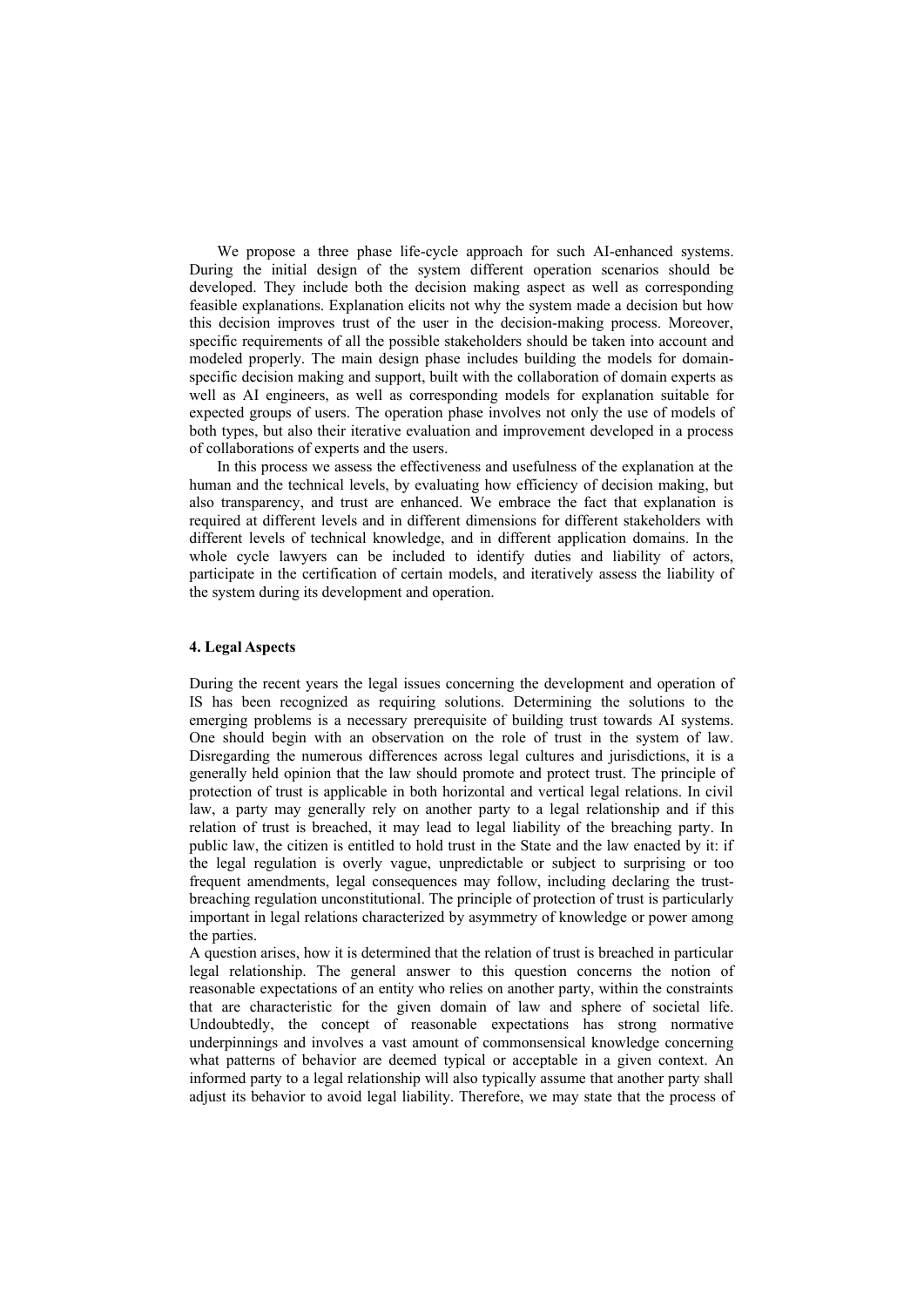building trust among the parties to legal relationships involve three important legally relevant prerequisites: (1) assumptions concerning the typical, or expected behavior in a given situation type, (2) normative criteria serving a tools of evaluation of either party's behavior, and their expectations and (3) appropriate liability rules becoming effective in case of breach of trust. These prerequisites play the role of constraints on the process of trust-building between the parties. They may not be sufficient for the development of actual (rather than assumed) trust relation, but they are typically necessary conditions therefor. The problem for the process of trust-building in case of operation of the IS is that each of these prerequisites may be deemed problematic.

To begin with, the problems of legal liability resulting from the operation of the IS are the subject of vivid debate. Whilst the very idea of ascription of liability to autonomous agents is currently regarded as one of viable options [4], the specific issues concerning the chosen regime of liability and the choice and interpretation of applied liability conditions. The classical legal categories such as fault, negligence and adequate causal link need reinterpretation in the context of operation of IS [5]. It should also be emphasized that liability actualizes itself in case of breach of certain norm following from legal regulation or from a contract. Therefore, it is necessary to investigate the content of applicable legal norms in order to determine the potential grounds of liability. In this connection one of the most important topics is whether the subjects of law are vested with a right to explanation and how the content of such right should be understood.

Some authors point out that the right to explanation is expressed in the GDPR, where a few options are indicated as the source of this right, while another authors openly contest this claim [6]. The issue of actual legal source of right to explanation (if any) is therefore currently a subject of debate. It is more fruitful to consider what is the potential content of this right and what claims could follow from its breach. Certain important distinctions have been already discussed in the literature of the subject, like the difference between the explanation of the systems functionality vs. explanation of a specific decision, and the difference between explanation ex ante and ex post [6]. However, more attention is needed to address the notion of explanation used in the context of AI explainability. Obviously, explainability and explanation have already attracted so much attention in different communities that they begun to function, to certain extent, as hermeneutical concepts, used by the member of community to better understand their own actions and attitudes. Therefore, it would not be reasonable to postulate one "right" definition of explanation used in the context of AI operation. However, the formulation of right to explanation requires delimiting its scope, at least in certain respects. In our view, in this connection the technical explanation - i.e. the description of the systems' functionalities and mechanisms of inference, should be distinguished from the normative explanation: presentation of rules and value the system is (or should be) bound to follow. In other words, normative explanation may be understood as potential justification of the system' operation (e.g. automated decision). In addition, normative explanation should encompass the normative boundaries of the systems' operation and the information on the consequences of breaching of these norms.

The notion of normative explanation should serve as the basis for the forming of reasonable expectations of users and other stakeholders. The design of the IS in order to meet the expectations would be a considerable factor to the process of trust building on both general and particular level. The constraints following from the normative explanation should serve as the criteria of evaluation of typical and non-typical